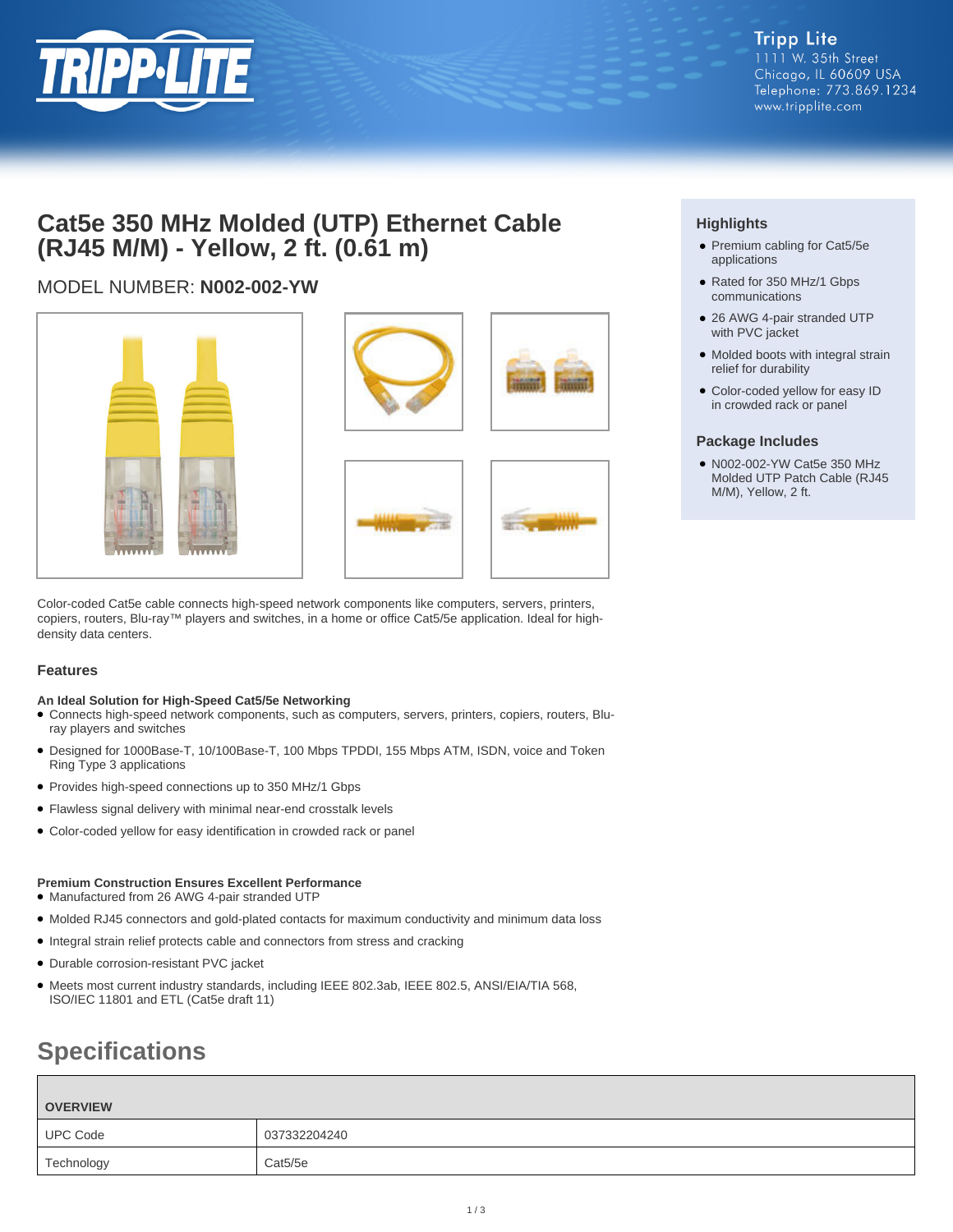

| <b>POWER</b>                         |                                |  |
|--------------------------------------|--------------------------------|--|
| Power Over Cable (PoC) Support       | No                             |  |
| <b>PHYSICAL</b>                      |                                |  |
| Cable Jacket Color                   | Yellow                         |  |
| Cable Jacket Material                | <b>PVC</b>                     |  |
| Cable Jacket Rating                  | <b>CM</b>                      |  |
| Cable Shielding                      | <b>UTP</b>                     |  |
| Cable Outer Diameter (OD)            | 5.0mm                          |  |
| Number of Conductors                 | 4 Pair                         |  |
| <b>Conductor Material</b>            | <b>Stranded Copper</b>         |  |
| Conductor Gauge                      | 26 AWG                         |  |
| Wire Gauge (OD - mm <sup>2</sup> )   | 26                             |  |
| Cable Length (ft.)                   | 2                              |  |
| Cable Length (m)                     | 0.61                           |  |
| Cable Length (in.)                   | 24                             |  |
| Cable Length (cm)                    | 61                             |  |
| Shipping Dimensions (hwd / in.)      | $9.00 \times 7.00 \times 0.50$ |  |
| Shipping Dimensions (hwd / cm)       | 22.86 x 17.78 x 1.27           |  |
| Shipping Weight (lbs.)               | 0.07                           |  |
| Shipping Weight (kg)                 | 0.03                           |  |
| <b>COMMUNICATIONS</b>                |                                |  |
| Bandwidth per TIA Standard           | 100 MHz                        |  |
| Maximum Bandwidth as Tested          | 350 MHz                        |  |
| Network Compatibility                | 1 Gbps (Gigabit)               |  |
| <b>CONNECTIONS</b>                   |                                |  |
| Side A - Connector 1                 | RJ45 (MALE)                    |  |
| Side B - Connector 1                 | RJ45 (MALE)                    |  |
| Crossover Wiring                     | No                             |  |
| <b>Contact Plating</b>               | Gold                           |  |
| Connector Type                       | Molded                         |  |
| Wiring Configuration                 | EIA/TIA 568B                   |  |
| <b>FEATURES &amp; SPECIFICATIONS</b> |                                |  |